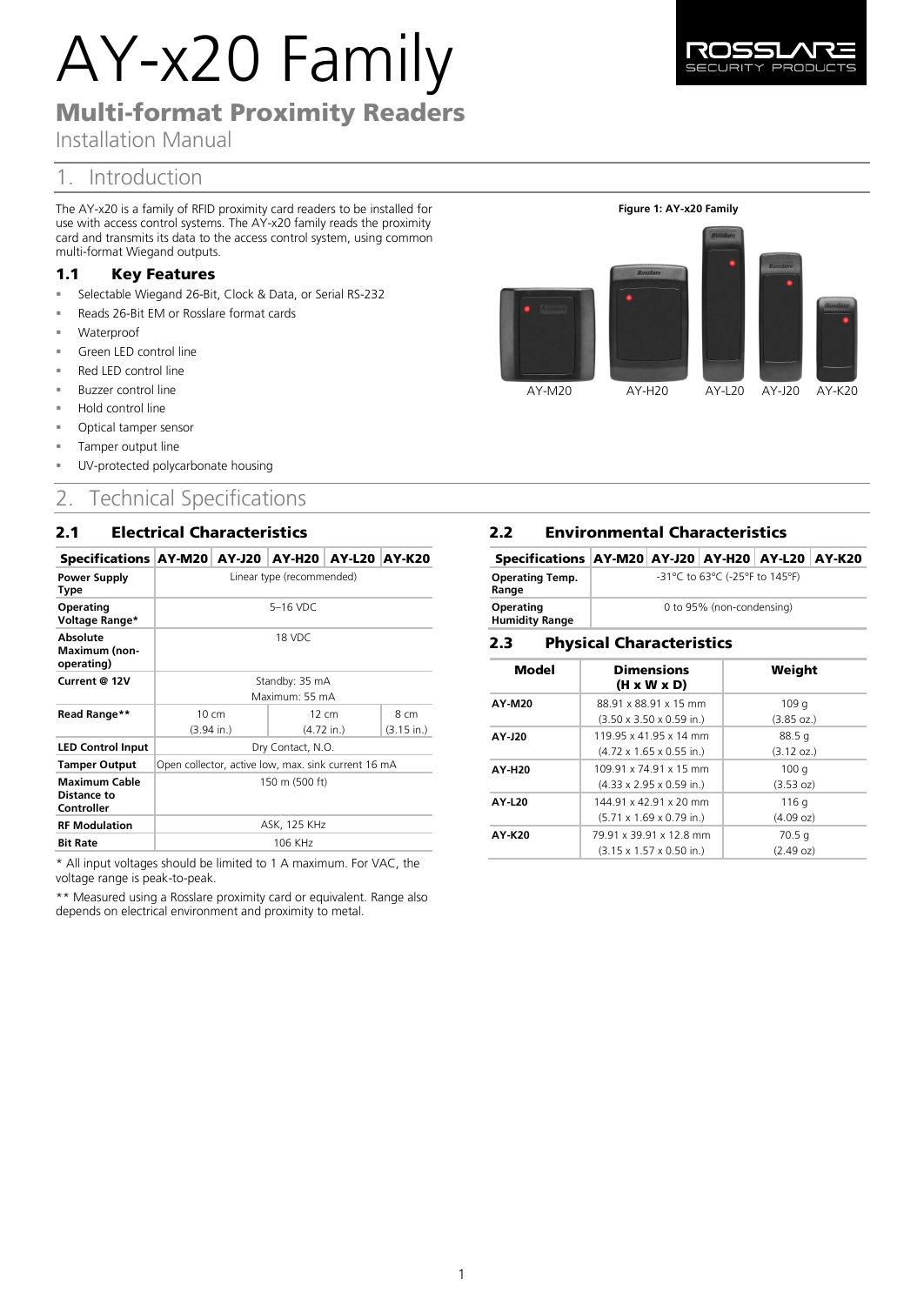# 3. Installation

## 3.1 Installation Kit

The installation kit consists of the following items to be used during the installation procedure:

- One mounting template
- Two pan head screws and wall plugs
- One L-shaped security screw tool
- One security screw

## 3.2 Mounting the AY-x20 Reader

Before mounting, you should determine the best location for the reader.

#### To mount the reader:

- 1. Peel off the back of the self-adhesive mounting label template and place it at the required mounting location.
- 2. Using the template as a guide, drill two holes (sizes indicated on the template) used for mounting the reader onto the surface,
- 3. Insert a suitable wall plug into each hole.
- 4. Drill a 10-mm (7/16") hole for the cable. If mounting on metal, place a grommet or electrical tape around the edge of the hole.
- 5. Wire the reader to the controller as described in Section [4](#page-1-0). A linear type power supply is recommended.
- <span id="page-1-0"></span>4. Wiring

#### The AY-x20 is supplied with a 10-conductor 18" pigtail.

#### To connect the reader to the controller:

- 9. Prepare the reader cable by cutting its jacket back about 3 cm (1¼") and strip the insulation from the wires about 1.2 cm  $(\frac{1}{2})$ .
- 10. Prepare the controller cable by cutting its jacket back 3 cm (1¼") and strip the insulation from the wires about 1.2 cm  $(\frac{1}{2})$ .
- 11. Splice the reader's pigtail wires to the corresponding controller wires (as indicated i[n Table 1\)](#page-1-2) and cover each joint with insulating tape. **Table 1: Wiring**

| rapie 1: wiring |  |
|-----------------|--|
|                 |  |

<span id="page-1-2"></span>

| <b>Wire Color</b> | <b>Wiegand 26-Bit</b><br><b>Output Mode</b> | Clock & Data<br><b>Output Mode</b> | Serial (RS-232)<br><b>Output Mode</b> |
|-------------------|---------------------------------------------|------------------------------------|---------------------------------------|
| Red               | $+DC$                                       | $+DC$                              | $+DC$                                 |
| <b>Black</b>      | Ground                                      | Ground                             | Ground                                |
| Green             | Data 0                                      | Data                               | RS-232                                |
| White             | Data 1                                      | Clock                              | -                                     |
| Orange            | Green LED                                   | Green LED                          | Green LED                             |
| <b>Brown</b>      | Red LED                                     | Red LED                            | Red LED                               |
| Yellow            | Buzzer                                      | Buzzer                             | Buzzer                                |
| Blue              | Hold                                        | Hold                               | Hold                                  |
| Purple            | Tamper                                      | Tamper                             | Tamper                                |
| Grey              | Open Input                                  | Connected to GND Connect to +DC    |                                       |

# 5. Operation Instructions

## 5.1 Testing

Once the reader is wired to a power supply and to the controller, you should test the reader.

#### To test the reader:

- 1. Power up the reader.
	- The LED and beeper activate one time. This indicates that the reader is working properly.
- 2. Present the appropriate type of proximity card to the reader.

<span id="page-1-1"></span>6. Remove the reader's snap-off front cover to reveal the two screw holes (se[e Figure 2](#page-1-1) ).

#### **Figure 2: Removing the Top Cover**



- 7. Align the two holes of the reader with those drilled in the wall and firmly attach the reader to the wall with two screws, whose size is indicated on the template.
- 8. Relocate the front cover onto the reader.



The reader can also be mounted using strong epoxy glue. After application, the reader should be firmly held in place until the



Card readers are to be used with control panels whose power supply is UL Listed Class 2 or equivalent.

- 12. If the tamper output is being utilized, connect the purple wire to the correct input on the controller.
- 13. Trim and cover all unused conductors.



Ø Note

- The individual wires from the reader are color-coded according the Wiegand standard.
- When using a separate power supply for the reader, this supply and that of the controller must have a common ground.
- The reader's cable shield wire should be preferably attached to an earth ground, or a signal ground connection at the panel, or power supply end of the cable. This configuration is best for shielding the reader cable from external interference

The LED momentarily flashes green and a short beep is emitted indicating that the card was read properly by the reader.

After the card data is processed by the controller, the controller can then turn the LED green. Refer to the controller description of the LED operation if the reader LED is controlled by the controller.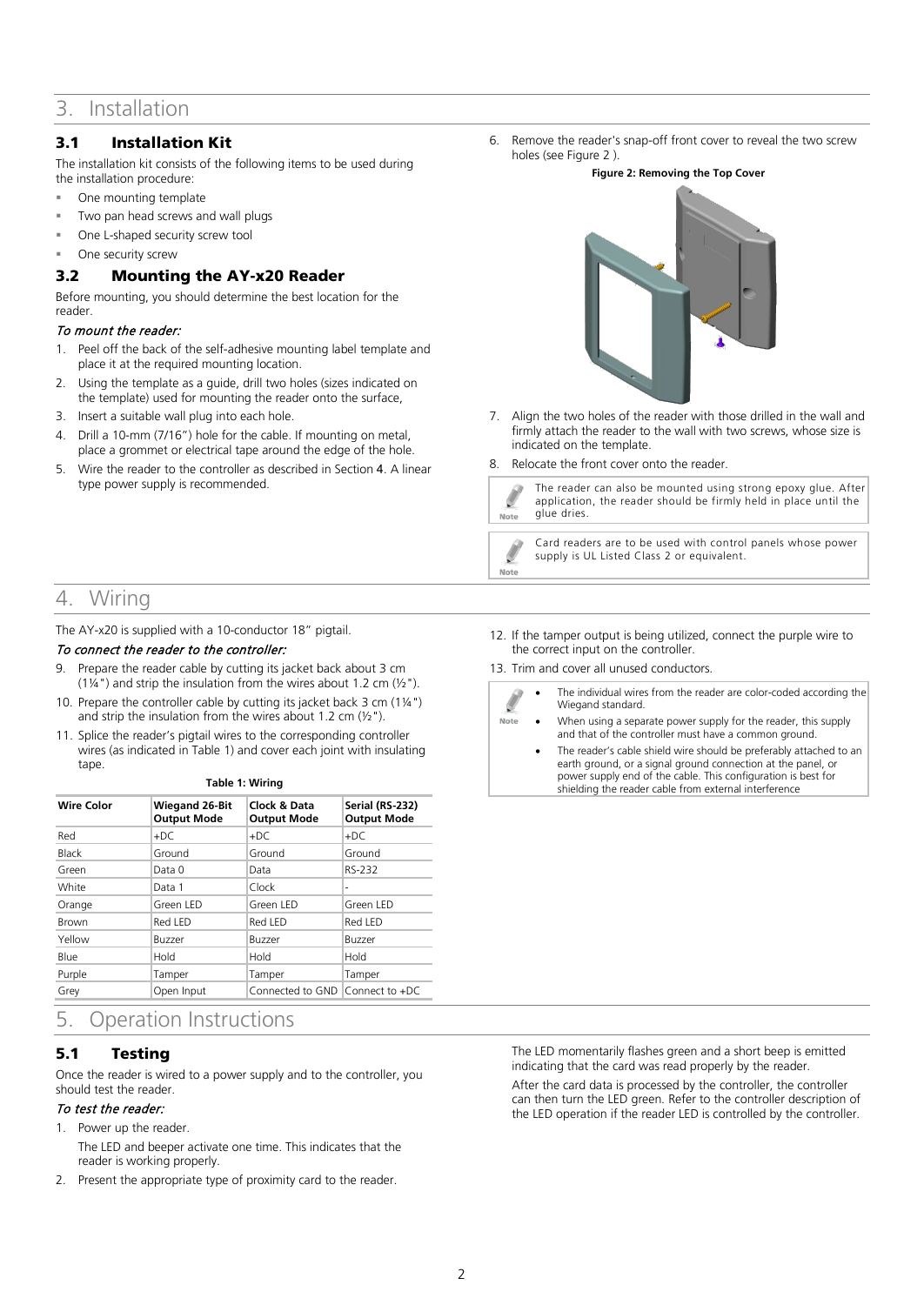## 5.2 Output Selection

- For Wiegand 26-bit operation, the grey wire should be held not connected.
- For Clock & Data operation, the grey wire should be connected to the ground
- For Serial RS-232 operation, the grey wire should be held to +DC (VIN).

## 5.3 LED Control

If the LED control wires (orange and brown) are not used (open), the reader LED remains red continuously, and flashes green momentarily when successfully reading a card.

The bi-color LED color can be controlled using the orange and brown wires.

- When the orange wire is grounded, the LED is green
- When the brown wire is grounded, the LED is red
- When both the brown and orange wires are grounded, the LED is amber.

## 5.4 Buzzer Control

If the buzzer control wire (yellow) is not used (open), the buzzer beeps only when a card is read successfully. The buzzer can also be controlled using the yellow wire. When the yellow wire is grounded, the buzzer sounds.

#### 5.5 Hold Control

The reading of cards can be disabled using the hold wire (blue). If the blue wire is grounded, the reader ignores all cards placed in its field. If the blue wire is open, the reader reads cards normally.

#### 5.6 Tamper Output

This reader has an optical tamper sensor.

- When the sensor detects light, the tamper output is grounded.
- When the sensor does not detect light, the tamper output is held to the high open collector.